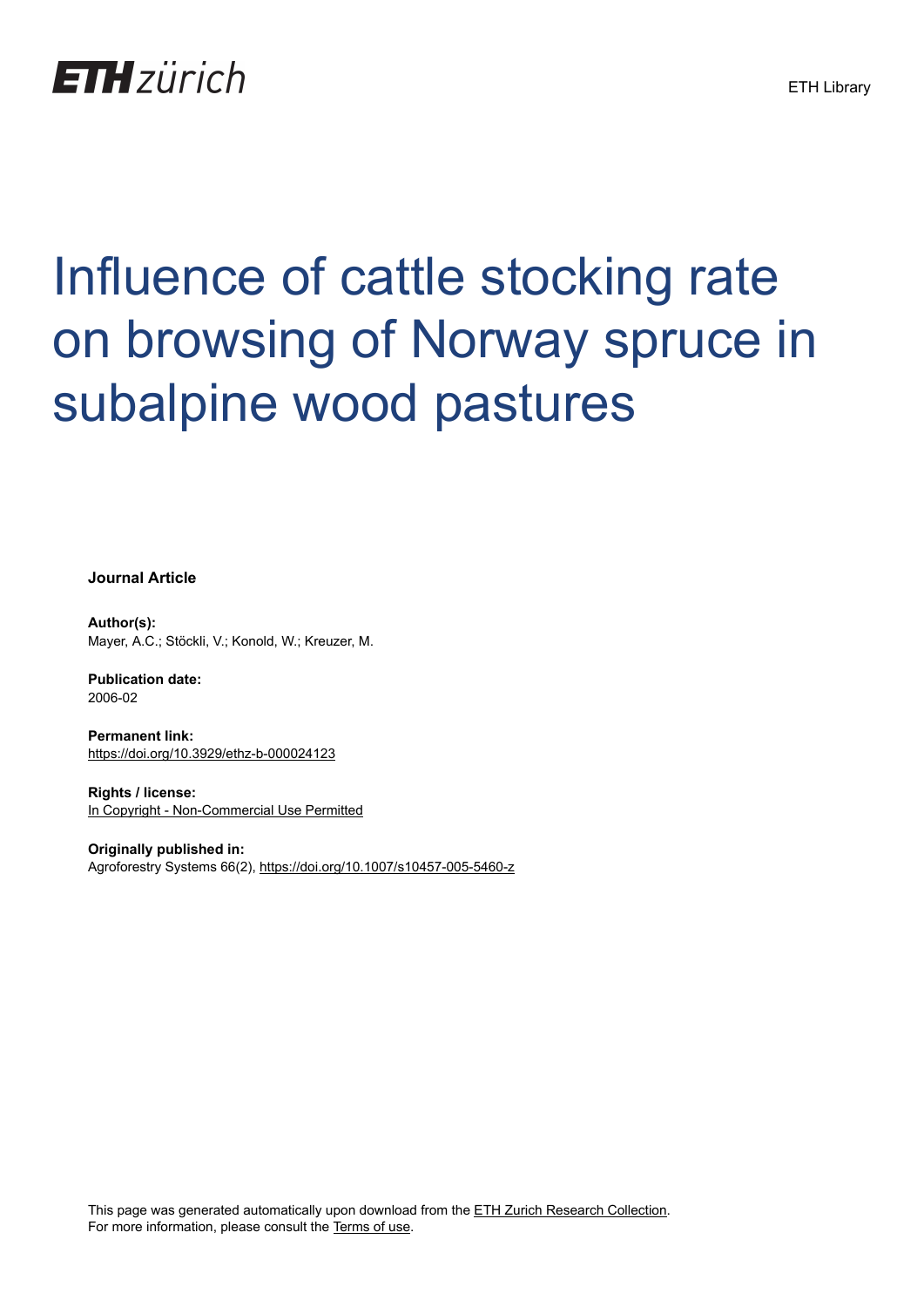# Influence of cattle stocking rate on browsing of Norway spruce in subalpine wood pastures

A.C. Mayer<sup>1,\*</sup>, V. Stöckli<sup>1</sup>, W. Konold<sup>2</sup> and M. Kreuzer<sup>3</sup>

 $1<sup>I</sup>WSL$ , Swiss Federal Institute for Snow and Avalanche Research SLF, Flüelastrasse 11, CH7260 Davos Dorf, Switzerland; <sup>2</sup>Institute of Landscape Management, Albert-Ludwigs University of Freiburg, Tennenbacher Str. 4, D-79106 Freiburg, Germany; <sup>3</sup>Institute of Animal Science, Swiss Federal Institute of Technology (ETH) Zurich, ETH Zentrum/LFW, CH-8092 Zurich, Switzerland; \*Author for correspondence (e-mail:  $mayer@slf.ch; phone: +41-81-4170216; fax: +41-81-4170110)$ 

Received 19 March 2004; accepted in revised form 12 April 2005

Key words: Browsing, Forest dynamics, Range management, Silvopastoral systems, Wild ungulates

## Abstract

In the Swiss Alps, 15% of Swiss mountain forests are grazed during summer, mainly by cattle. The forest laws of various Swiss cantons characterise forest grazing as a detrimental form of land use and stipulate that this grazing practice should be restricted. However, little is known about tree damage actually caused by cattle. Seven subalpine ranges in the Swiss Canton Grisons, grazed by cattle at different stocking rates, were investigated. The condition of naturally regenerated young trees (*Picea abies* (L.) Karst.) was assessed before and after the cattle grazing period. In order to characterise the influence of wild ungulates on the young trees during winter, the assessment of tree condition was repeated in the proximate spring. In total, 4% of the young trees were browsed on the apical shoot, 10% were browsed on lateral shoots, 13% of the trees showed other damage. The variation among ranges could almost completely be explained by the cattle stocking rate (livestock units per hectare). During winter, wild ungulates browsed 3 times as many young trees as the cattle during summer. The results suggest that cattle stocking rates on subalpine wood pastures should not exceed one livestock unit per hectare in order to avoid intensive browsing and other damage by cattle on young Norway spruces.

## Introduction

At present, 15% of Swiss mountain forests are grazed during summer, mainly by cattle. The wood pastures used by Swiss farmers usually comprise wooded areas, half-open areas, and open areas. Most of the subalpine forest included in the wood pastures is forest with declared protective function against natural hazards. As forest grazing may retard forest regeneration by trampling and browsing of young trees, which could reduce this

protective function, the forest laws of various Swiss cantons stipulate that forest grazing should be restricted and, whenever possible, terminated (e.g. Anonymous 1996). The forested area in the Swiss Alps has expanded by about 30% during the 20th century (Brändli 2000). In the 19th century, in addition to cattle and other domestic stock, large herds of goats used the subalpine zone for grazing, even in late autumn and early spring. There is general agreement that the abandonment of agricultural land and the reduction of livestock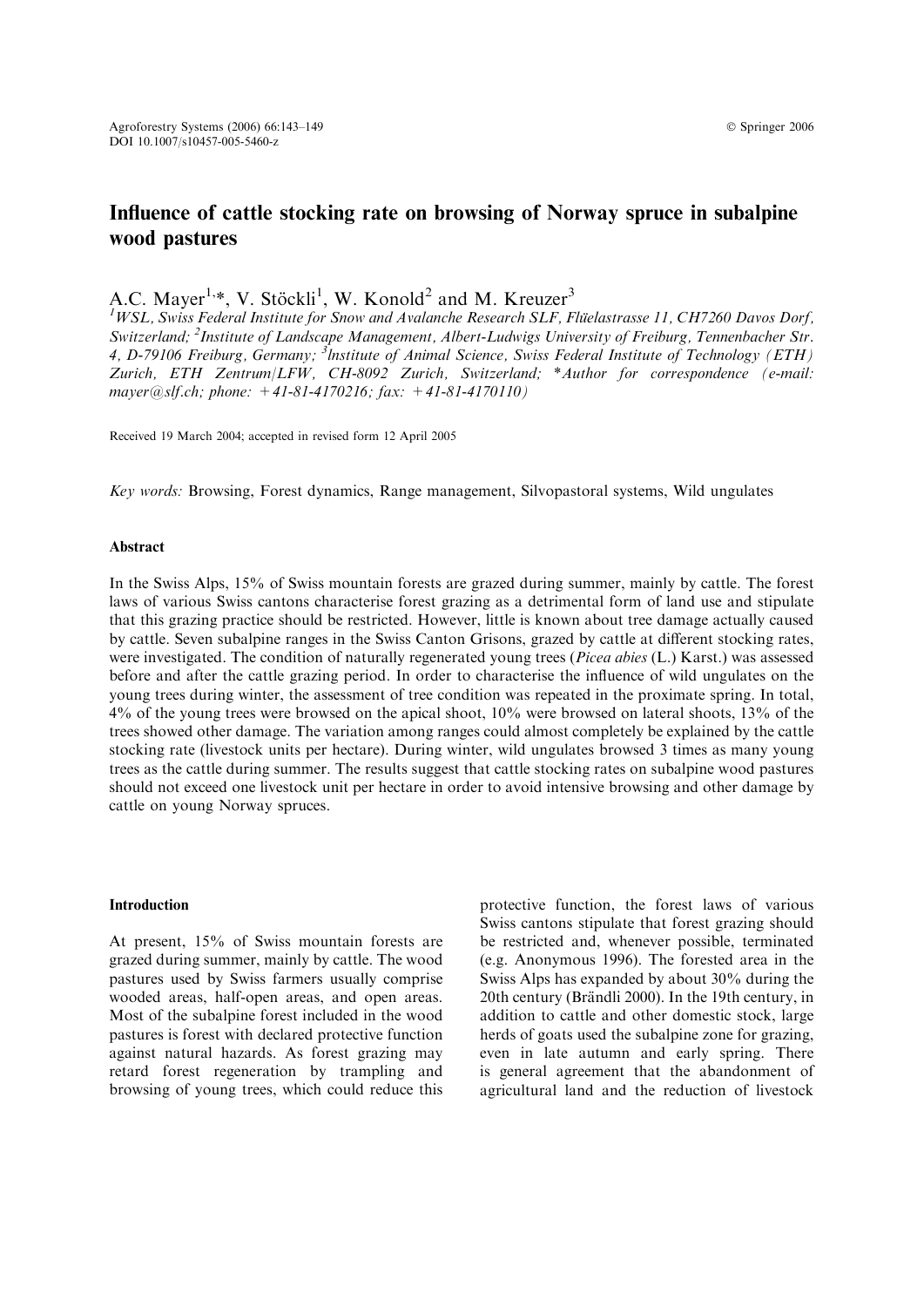numbers is the main reason for this forest expansion. Little is known about the influence of the present extensive cattle grazing on the regeneration of young trees in subalpine forests. Liss (1988) and Huntsinger (1996) emphasised that tree browsing by wild ungulates in winter might exceed tree browsing by cattle. Wild ungulates are known to cause severe browsing damage to young trees in winter (Motta 1996). Cattle, which stay on subalpine wood pastures only during part of the growing season, are known to prefer herbaceous species compared to tree shoots, and thus are classified as grazers rather than as browsers (Hofmann 1989). Liss (1988) and Huntsinger (1996) found that cattle avoided browsing shoots of Norway spruce (Picea abies (L.) Karst.), though Haeggström (1990) observed that animals begin consuming less palatable plants, such as spruces, when grazing intensity is high. A certain extent of browsing on Norway spruce is tolerated, though, before structure and composition of forests are considerably altered. Eiberle and Nigg (1987) stated that apical shoot browsing should not exceed 12% of the young trees per year to ensure the regeneration of Norway spruce in montane forests.

In the present study, tree browsing and other damage caused by cattle were quantified on subalpine wood pastures. Furthermore, on part of the sample trees the extent of tree damage by wild ungulates, mainly red deer (Cervus elaphus), in winter was assessed.

# Materials and methods

#### Experimental ranges and stocking regime

The study was carried out in the Dischma valley (46°46' latitude N; 9°53' longitude E) near Davos in the Swiss Canton of Grisons. There is a large variety of adjoining wood pasture ranges traditionally grazed with cattle at different stocking rates. No sheep and goats were present on the ranges. As the region is located at the transition between the central Alps and the northern part of the Alps, the climate has aspects of both continental and oceanic. Compared to other Alpine regions, the precipitation is relatively low with 1050 mm per year. As 40% of the precipitation is snow and slopes are relatively steep, avalanches

are frequent in the Dischma valley. The mean temperatures in January and July are  $-7^{\circ}$ C and  $+12$  °C, respectively. The substratum in the Dischma valley is crystalline, and the forest is dominated by Norway spruce (Bosshard 1986).

Seven ranges, located between 1560 and 2000 m a.s.l. and covering all types of wood pasture management practised at this altitude, were investigated. Table 1 provides detailed information on the site and grazing characteristics of the ranges. Almost half of the area of the ranges was woodland, 25% was half-open area (with young trees and shrubs) and 31% was open area. The average forest density of the woodland area differed among ranges. The forests became gradually less dense towards the open area (data not shown in table). Depending on altitude, aspect and weather conditions of the respective year, the ranges could be used for grazing during around 3 months in summer, from June to September, in some years even until mid of October. Table 1 gives the main grazing months for the ranges investigated. The cattle stocking rate in summer 2000 ranged from 0.4 livestock units (LU; i.e., 600 kg body weight) per hectare (ha) to 2.8 LU  $ha^{-1}$ .

#### Tree selection and assessment of tree condition

For the selection of the sample trees, each of the seven ranges was subdivided into  $50 \text{ m} \times 50 \text{ m}$ squares and at the intersections the nearest young tree within a 10-m radius was selected and marked as a sample tree. In total, 165 naturally regenerated young trees (153 Norway spruces (Picea abies (L.) Karst.), nine European larches (Larix decidua Mill.) and three rowans (Sorbus aucuparia (L.)) were systematically selected. Thirty, 20, 43, 9, 13, 33 and 17 sample trees, respectively, were selected on Ranges 1–7. Only trees from 0.3 to 2.5 m in height were considered since larger trees were assumed to be out of reach for browsing on apical shoots and to be much more resistant to other damage by cattle. Trees  $\leq 0.3$  m tall were too difficult to be reliably marked and to be found again at every measurement date. Furthermore, seedlings and saplings below this height are influenced much more intensely by natural environmental factors than by grazing effects (Rooney et al. 2000).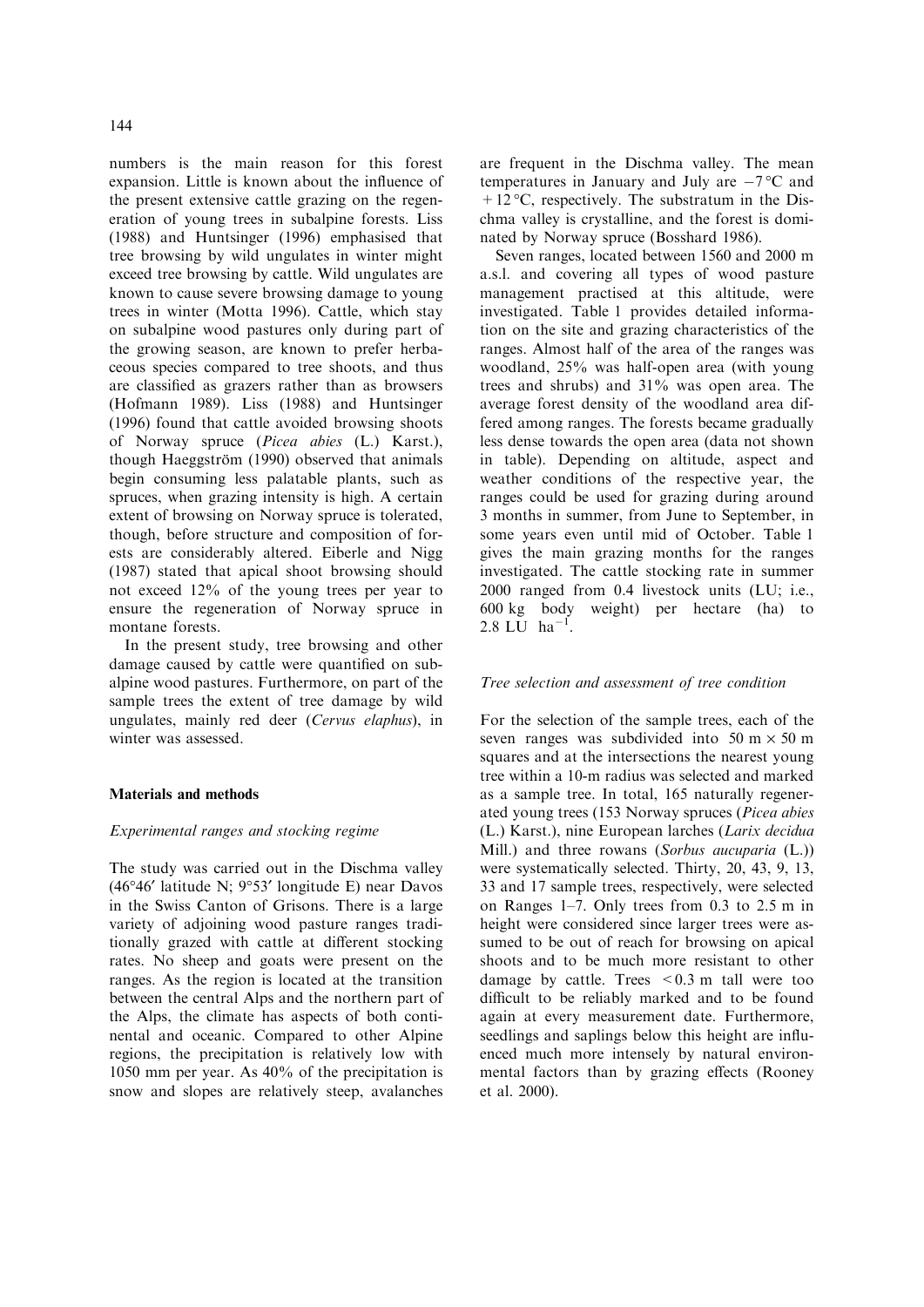| Characteristic                                                                                                          | Range          |                                 |                                                                  |                                               |                                                                                      |                                               |                                                             | Average       |
|-------------------------------------------------------------------------------------------------------------------------|----------------|---------------------------------|------------------------------------------------------------------|-----------------------------------------------|--------------------------------------------------------------------------------------|-----------------------------------------------|-------------------------------------------------------------|---------------|
|                                                                                                                         |                | $\mathbf{\sim}$                 |                                                                  | 4                                             | 5                                                                                    | $\circ$                                       |                                                             |               |
| Open area (%)                                                                                                           |                |                                 | $\frac{4}{3}$                                                    |                                               |                                                                                      |                                               |                                                             |               |
| Half-open area (%)                                                                                                      |                |                                 | $\overline{1}$                                                   |                                               | $8^{\circ}$                                                                          | <b>និង</b> ខ្លួ                               | ล ด ล ล<br>ล                                                |               |
| Woodland area (%)                                                                                                       | $\mathcal{S}$  |                                 |                                                                  | $\overline{1}$                                | $\overline{1}$                                                                       |                                               |                                                             | 25            |
| Forest density (trees ha <sup>-1</sup> )                                                                                | 350            | 100                             | 300                                                              | 250                                           | 250                                                                                  |                                               |                                                             |               |
| Forest type (species) <sup>a</sup>                                                                                      |                |                                 |                                                                  |                                               |                                                                                      | $\overline{P}$                                | $\overline{B}$                                              |               |
| Size (ha)                                                                                                               | 6.5            |                                 |                                                                  | 3.0                                           |                                                                                      | 9.3                                           |                                                             | $\frac{8}{6}$ |
| Aspect (exposure)                                                                                                       | South          |                                 |                                                                  |                                               |                                                                                      |                                               |                                                             |               |
| Cattle breed <sup>b</sup>                                                                                               | $_{\rm BS}$    | $$\frac{1.0}{\text{North}}$$ BS | $\begin{array}{c} 19.3 \\ \text{North} \\ \text{BS} \end{array}$ | $_{\rm RG}^{\rm South}$                       | 3.4<br>South<br>RG<br>$R$ O $\alpha$ + heifers<br>$\gamma$ + 3<br>August<br>$\alpha$ | $_{\rm RG}^{\rm south}$                       | 5.4<br>South<br>RG                                          |               |
| Cattle category                                                                                                         | heifers        | $\frac{1}{7}$                   | $cows + heliers$                                                 |                                               |                                                                                      |                                               |                                                             |               |
| Cattle numbers per category                                                                                             | $\circ$        |                                 |                                                                  |                                               |                                                                                      |                                               |                                                             |               |
| Main grazing months                                                                                                     | June, Sept.    |                                 | $8 + 4$<br>July–Oct.<br>114                                      | $\frac{3}{7+3}$ heifers<br>$\frac{7+3}{101y}$ |                                                                                      | $\cos$ + heifers<br>7 + 3<br>July–Sept.<br>64 | cows + heifers<br>$7 + 3$<br>August, Sept.<br>$32$<br>$0.4$ |               |
| Grazing days                                                                                                            | $\frac{4}{1}$  | June, August<br>78<br>1.2       |                                                                  | $\overline{10}$                               |                                                                                      |                                               |                                                             |               |
| Stocking rate (livestock units ha <sup>-1</sup> ) <sup>c</sup><br>Altitude (m a.s.l.)                                   | $\overline{0}$ |                                 | 0.5                                                              | 2.8                                           | 1.6                                                                                  | $\sim 0$                                      |                                                             |               |
| Min.                                                                                                                    | 1600           | 1560                            | 1580                                                             | <b>I720</b>                                   | 1800                                                                                 | 1850                                          |                                                             |               |
| Max.                                                                                                                    | 1700           | 1580                            | $1700$                                                           | 1800                                          | 1850                                                                                 | 1950                                          | 1950<br>2000                                                |               |
| <sup>a</sup> P – <i>Picea abies</i> stand; PL – mixed stand of <i>Picea abies</i> (dominating) and <i>Larix decidua</i> |                |                                 |                                                                  |                                               |                                                                                      |                                               |                                                             |               |

Table 1. Characterisation of the ranges investigated in Dischma valley, Grisons, Switzerland. Table 1. Characterisation of the ranges investigated in Dischma valley, Grisons, Switzerland.

bBS – Brown Swiss; RG – Rhatisches Grauvieh.

b<br>BS – Brown Swiss; RG – Rhatisches Grauvieh.<br>Stocking rate during the grazing days given in the table, as valid for summer 2000. cStocking rate during the grazing days given in the table, as valid for summer 2000.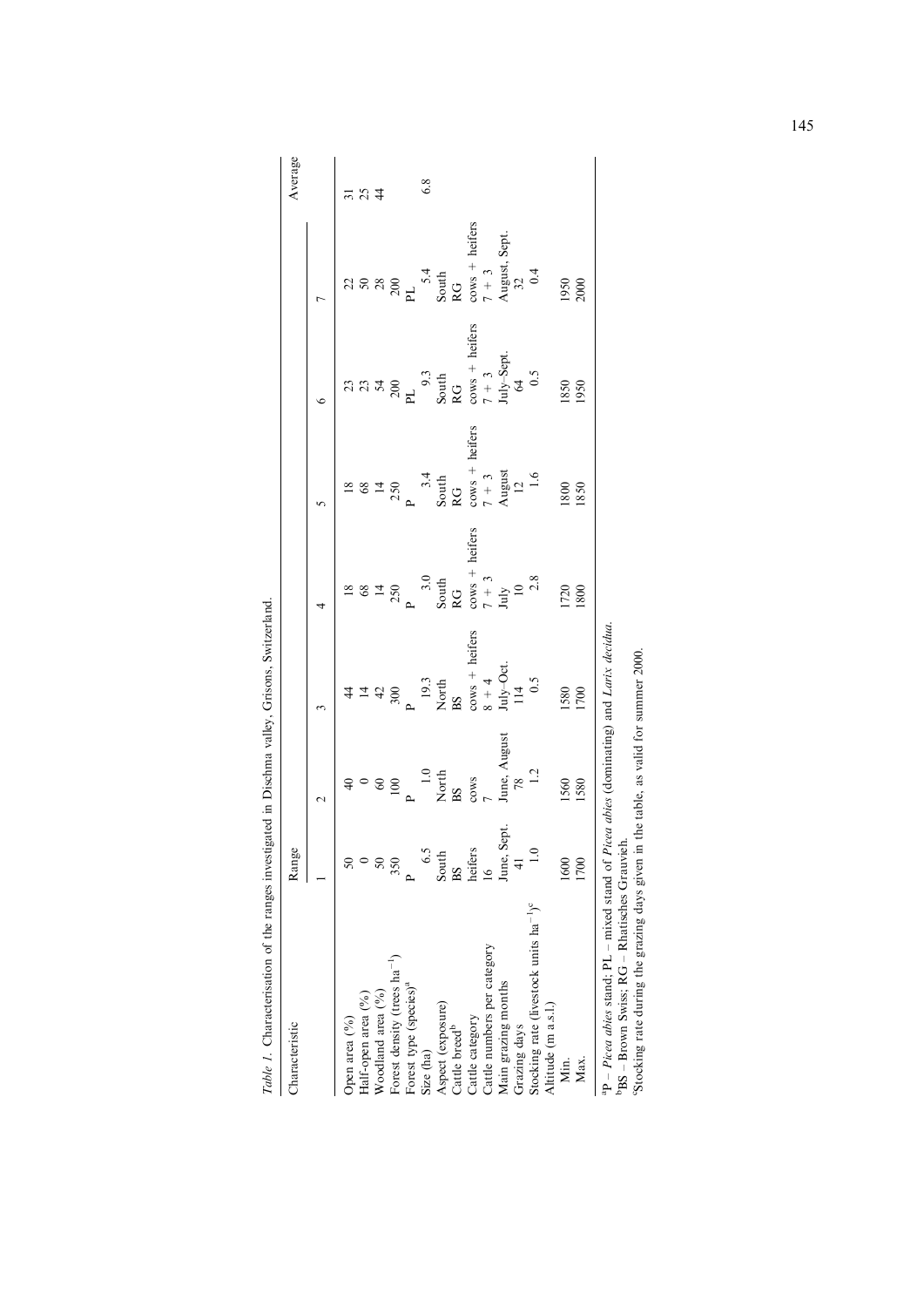Tree condition was assessed by various shoot length measurements and by recording of tree lesions. In detail, the total height of the sample trees, the length of the apical shoot and the length of time lateral shoots ( $\pm$ 0.5 cm) at different heights were measured. Lateral shoot browsing was assessed using an intensity scale consisting of four categories: 0–20%, 21–40%, 41–60% and over 60% of the lateral shoots browsed. Additionally, it was registered whether or not the apical shoot was browsed, and whether the sample trees had other damage, such as broken lateral shoots, trampling marks, or fraying scars. As a baseline, all existing tree lesions due to previous grazing activities of domestic animals and wild ungulates were recorded immediately before the respective cattle grazing periods. After the cattle grazing period on the respective ranges, the tree condition was assessed again, and changes in tree condition were interpreted as damage mainly caused by cattle. In summer, before cattle grazing starts, red deer move to the alpine area mainly on the northern slope, and they use the lower subalpine ranges until early spring only, when the grass starts growing (Silvio Sprecher, personal communication). During the hunting period in September, most of the red deer move to the game preserve. Thus, usually red deer do not use the wood pasture ranges for grazing during the cattle grazing period. Roe deer (Capreolus capreolus) is infrequent in the region. Chamois (Rupicapra rupicapra) lives mainly in the alpine area and uses the subalpine area in winter only (Silvio Sprecher, personal communication). This means that wild ungulates usually do not use the wood pasture ranges for grazing during the cattle grazing period, and summer browsing on the sample trees by wild ungulates is not likely. However, in winter the study area is known to be frequently used for browsing by chamois, few roe deer and large groups of red deer (Bosshard 1986). In April 2000, approximately 100 red deer were counted in the whole Dischma valley (Silvio Sprecher, personal communication). Supplementary winter feeding of red deer is a common practice throughout Europe, and is normally associated with maintaining high densities of animals in the respective region (Putman and Staines 2004). As shoots of young trees are an important feed source for wild ungulates during winter, we assessed the tree damage caused by wild ungulates in the period from late autumn to early spring. For

this purpose, on Ranges 1, 2, 3, and 6, where the last assessment of the tree condition after cattle grazing was made end of September 2000, the assessment of tree condition was repeated in the end of May 2001.

# Statistical evaluation

Simple linear regression analysis was applied to evaluate correlation of browsing and other damage and stocking rate. The analyses were carried out using the statistics programme Systat (SPSS 1996).

#### **Results**

#### Browsing and other damage by cattle

On average across all ranges, 13% of young trees were browsed within the cattle grazing period in 2000. This rate ranged from 3% on Range 6, which was grazed by less than 1 LU  $ha^{-1}$ , to 22 and 23% on Ranges 4 and 5, which were grazed by 2.8 and 1.6 LU  $ha^{-1}$ , respectively (Table 2). Only in one tree there were both apical and lateral shoots browsed, and none of the trees was fatally damaged by cattle browsing. The browsed trees were shifted to the next higher browsing category only. Apical shoot browsing was found on 4% of the sample trees, Tree damage during the cattle grazing period due to reasons other than browsing (fraying, trampling and breaking) was nearly equal to that of damage from browsing (Table 2). No tree was both, browsed and otherwise damaged. Only one sample tree was fatally damaged by trampling, and in all other cases, the trampling scars caused by cattle were vertical and relatively short (max. 3 cm in length).

# Browsing and other damage by wild ungulates

During winter 2000/2001, the percentage of trees browsed by wild ungulates on Ranges 1, 2, 3, and 6 was nearly 3 times as high as that found in the preceding cattle grazing period. Damage other than browsing occurred infrequently during winter (Table 2).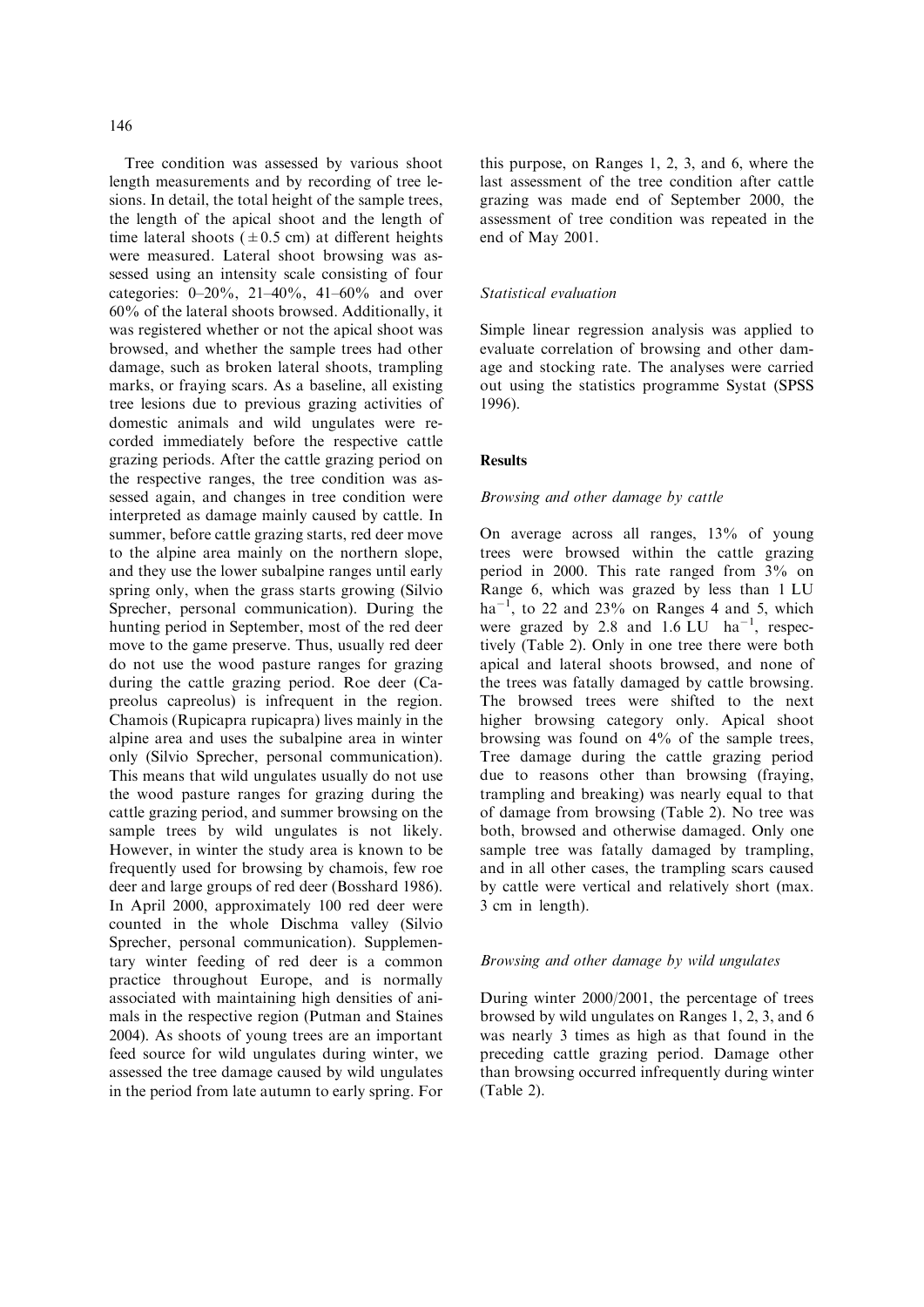| Source of damage                                  | Range |                |                |                   |      |          |          | All ranges        |
|---------------------------------------------------|-------|----------------|----------------|-------------------|------|----------|----------|-------------------|
|                                                   |       | $\overline{2}$ | 3              | $\overline{4}$    | 5    | 6        | 7        |                   |
| Damage by cattle in summer 2000                   |       |                |                |                   |      |          |          |                   |
| Browsing of apical shoots                         | 7     | 15             | $\overline{0}$ | $\theta$          | 0    | 3        | $\theta$ | $4 \pm 6^{\circ}$ |
| Browsing of lateral shoots                        | 10    | $\Omega$       | 7              | 22                | 23   | $\theta$ | 6        | $10 \pm 9$        |
| Browsing of apical $+$ browsing of lateral shoots | 17    | 15             |                | 22                | 23   | 3        | 6        | $13 \pm 8$        |
| Total other damage <sup>a</sup>                   | 9     | 15             | 9              | 33                | 15   | 18       | 6        | $15 \pm 9$        |
| Trampling                                         | 3     |                | $\overline{0}$ | $\Omega$          | 0    | 9        | $\theta$ | $2 \pm 4$         |
| Breaking lateral shoots                           | 3     | 5              | 9              | 22                | 0    | 9        | $\theta$ | $7 \pm 8$         |
| Fraying                                           | 3     | 5              | $\overline{0}$ | 11                | 15   | $\theta$ | 6        | $6 \pm 6$         |
| Damage by wild ungulates in winter 2000/2001      |       |                |                |                   |      |          |          |                   |
| Browsing of apical shoots                         | 3     | $\mathbf{0}$   | $\overline{0}$ | n.d. <sup>b</sup> | n.d. | 15       | n.d.     | $5 \pm 7$         |
| Browsing of lateral shoots                        | 33    | 20             | 21             | n.d.              | n.d. | 27       | n.d.     | $25 \pm 6$        |
| Total other damage <sup>a</sup>                   | 3     | $\theta$       | $\mathbf{0}$   | n.d.              | n.d. | 3        | n.d.     | $2 \pm 2$         |

Table 2. Percentage of browsing and other damage by cattle and by wild ungulates (the values give the percentages of trees investigated).

<sup>a</sup>Fraying, trampling, breaking of lateral shoots.

b n.d. – not determined.

 ${}^{\text{c}}$ Mean value  $\pm$  standard deviation.

# Factors associated with tree damage by cattle

The sum of browsed and otherwise damaged trees was linearly correlated with the cattle stocking rate, as described here by the term 'livestock units per hectare'. More than 95% of the variance in browsing frequency was explained by the linear regression with the logarithm of cattle stocking rate (Figure 1). The relationship of damage other than browsing with the stocking rate was best explained by a linear regression.

#### Discussion and conclusions

The percentage of trees damaged by cattle due to browsing, fraying, trampling and breaking was strongly correlated with the cattle stocking rate. On average, 4% of the sample trees were browsed by cattle. This falls below the threshold level of 12% browsed apical shoots given by Eiberle and Nigg (1987), and goes in line with the results of Liss (1988) and Huntsinger (1996), who also found low browsing rates by cattle on wood pastures. In our study, only one sample tree was browsed on both, lateral and apical shoots. Thus, browsing was not concentrated on particular trees and the trees did not loose much biomass due to browsing. Consequently, none of the sample trees in our study was browsed so intensively that tree vitality was severely affected. Extrapolating the apical shoot browsing frequency of 4% means that each

young tree might be browsed by grazing cattle once every 25 years. Thus, a young tree might be browsed by cattle at most twice in its life, before reaching a height where there is no browsing



Figure 1. Actual and predicted relationships between cattle stocking rate (livestock units/ha;  $x$ ) and percentage of browsed trees, otherwise damaged trees and the sum of browsed and otherwise damaged trees  $(y)$  in the cattle grazing period in summer 2000.  $\circ$ , Browsed trees (%); the thin solid line shows the logarithmic regression  $y = 10.463 \ln(x) + 14.213$ ;  $R^2 = 0.869$ ;  $\triangle$ , otherwise damaged trees (%); the broken line shows the linear regression  $y = 8.987x + 4.872$ ;  $R^2 = 0.741$ ;  $\Box$ , sum of browsed and otherwise damaged trees (%); the bold solid line shows the linear regression  $y = 16.908x + 9.1049$ ;  $R^2 = 0.972$ .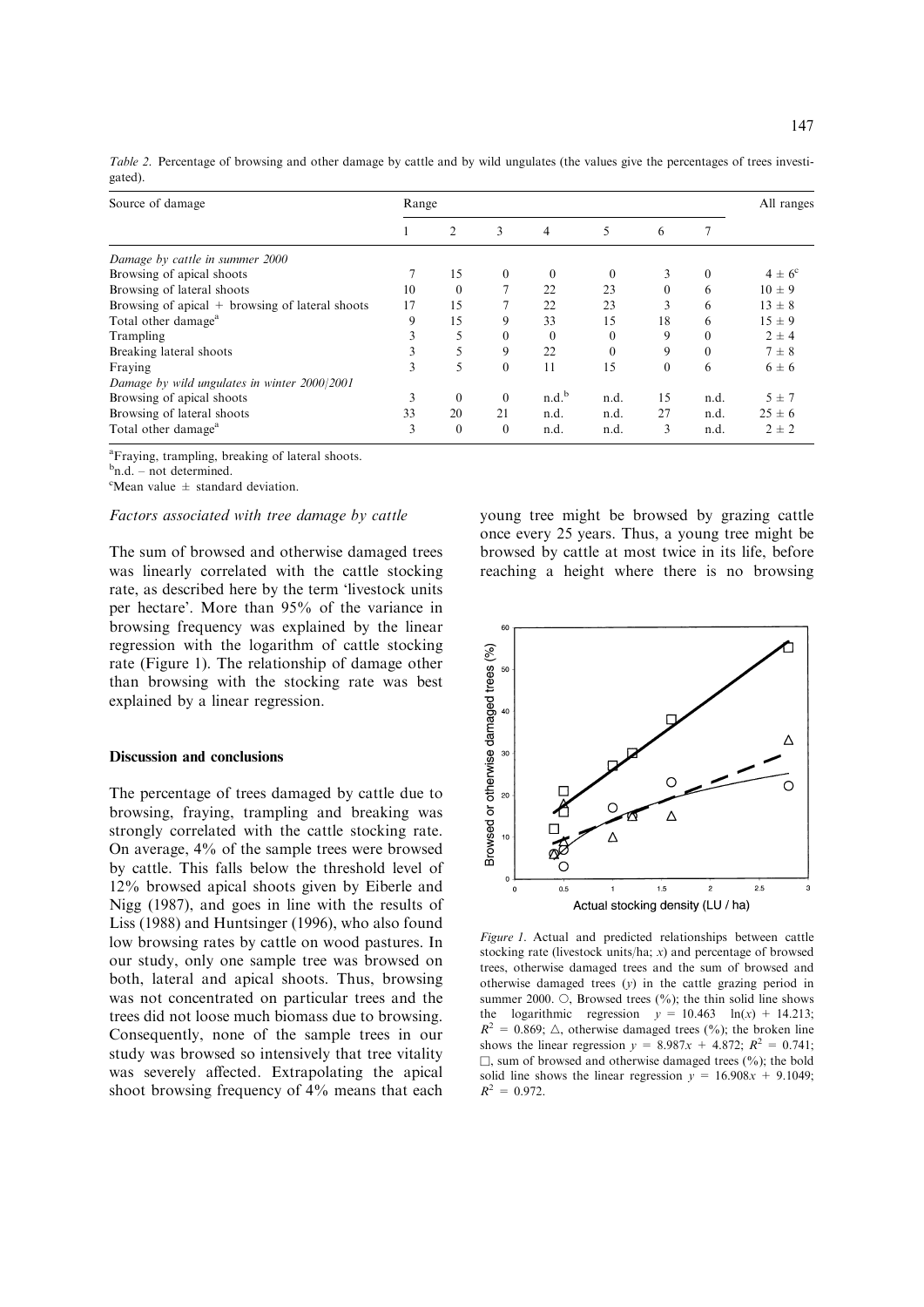possible anymore. In line with this, in Bavarian mixed forest stands, cattle have been found to avoid browsing on young spruces and firs (Liss 1988). In our study, browsing frequency by cattle was logarithmically correlated with the cattle stocking rate. Cattle grazing at low stocking rates is not likely to retard the regeneration of subalpine forests, which is supported by the results of Liss (1988) in grazed montane forests. Charles and Troxler (1989) recommended stocking rates from 0.5 to  $1$  LU ha<sup>-1</sup> when no rotational grazing system is applied. In the present study, the threshold value of 12% apical shoot browsing on Norway spruce given by Eiberle and Nigg (1987) was exceeded on Range 2 only, which was grazed at a stocking rate of  $1.2$  LU ha<sup>-1</sup>. On Ranges 4 and 5, which were grazed at stocking rates of 2.8 and 1.6 LU  $\text{ ha}^{-1}$ , no apical shoot browsing but intensive lateral shoot browsing (22 and 23%, respectively) was found. None of the four ranges, grazed at stocking rates  $\leq 1$  LU ha<sup>-1</sup>, exceeded the threshold value by Eiberle and Nigg (1987) and the maximum lateral shoot browsing was 10%. Based on these findings, we recommend cattle stocking rates not exceeding  $1 \text{ LU } \text{ha}^{-1}$ .

The correlation of cattle stocking rate and damage other than browsing, such as fraying, trampling and breaking of lateral shoots, was explained best by a polynomial regression. This suggests that higher cattle stocking rates may increase the risk of unintentional trampling on trees. The lack of a significant correlation between frequency of browsing and other damage highlights the obvious difference in causal mechanisms for browsing and other forms of damage. Fraying scars on young trees were rarely found. On average, broken lateral shoots were found on 3% of the sample trees. It is likely that the cattle cause this damage when they scratch their head on young trees. Liss (1988) noted that cattle grazing on wood pastures mainly damage young trees by trampling. In the present study, trampling damage did not occur often and was lethal in one tree only. This suggests that cattle deliberately avoid trampling on young trees  $> 0.3$  m. However, further experiments with randomly distributed planted trees are required in order to analyse trampling damage patterns caused by cattle.

In the present study, the percentage of sample trees browsed by wild ungulates during winter, as assessed on four of the ranges, was nearly 3 times

that of trees browsed by cattle during the growing season. This goes in line with Liss (1988), who found that tree browsing by wild ungulates during winter surpassed browsing by cattle during the growing season in Bavarian montane forests. Also Huntsinger (1996) found much higher browsing rates by red deer than by cattle. The young trees on Range 1 were browsed by wild ungulates most intensely, due to the fact that this area – providing several feeding stations is – known to host large groups of red deer during winter. On Range 3, the browsing during the cold season derives mainly from the chamois passing the winter in the area below treeline (Silvio Sprecher, personal communication). As the assessment of the browsing frequency by wild ungulates included not only the winter period, but the relatively long period from late autumn to early spring, the young trees were not protected from browsing by the snow cover during the whole period. However, in the present study, even the sum of apical shoot browsing by wild ungulates in winter and by cattle during the growing season did not reach the threshold level given by Eiberle and Nigg (1987) to ensure the regeneration of Norway spruce in montane forests.

Taking into account that on the one hand subalpine wood pastures provide herbage of sufficient digestibility even for lactating cows (Mayer et al. 2003), and that on the other hand detrimental effects on young trees can be avoided if cattle stocking rates do not exceed  $1 \text{ LU } \text{ ha}^{-1}$ , forest grazing in subalpine zones comparable to the area investigated can be recommended as a reasonable land use form.

## Acknowledgements

This study was part of the interdisciplinary project PRIMALP of ETH Zurich, Switzerland, and the programme 'Forest–Wildlife–Landscape' of the Swiss Federal Research Institute WSL. We are grateful to the forestry officer Gion Caprez and the farmer families Hoffmann, Ehrensperger and Pertschy.

#### **References**

Anonymous 1996. Kantonales Waldgesetz Graubüünden. Chur, Switzerland.